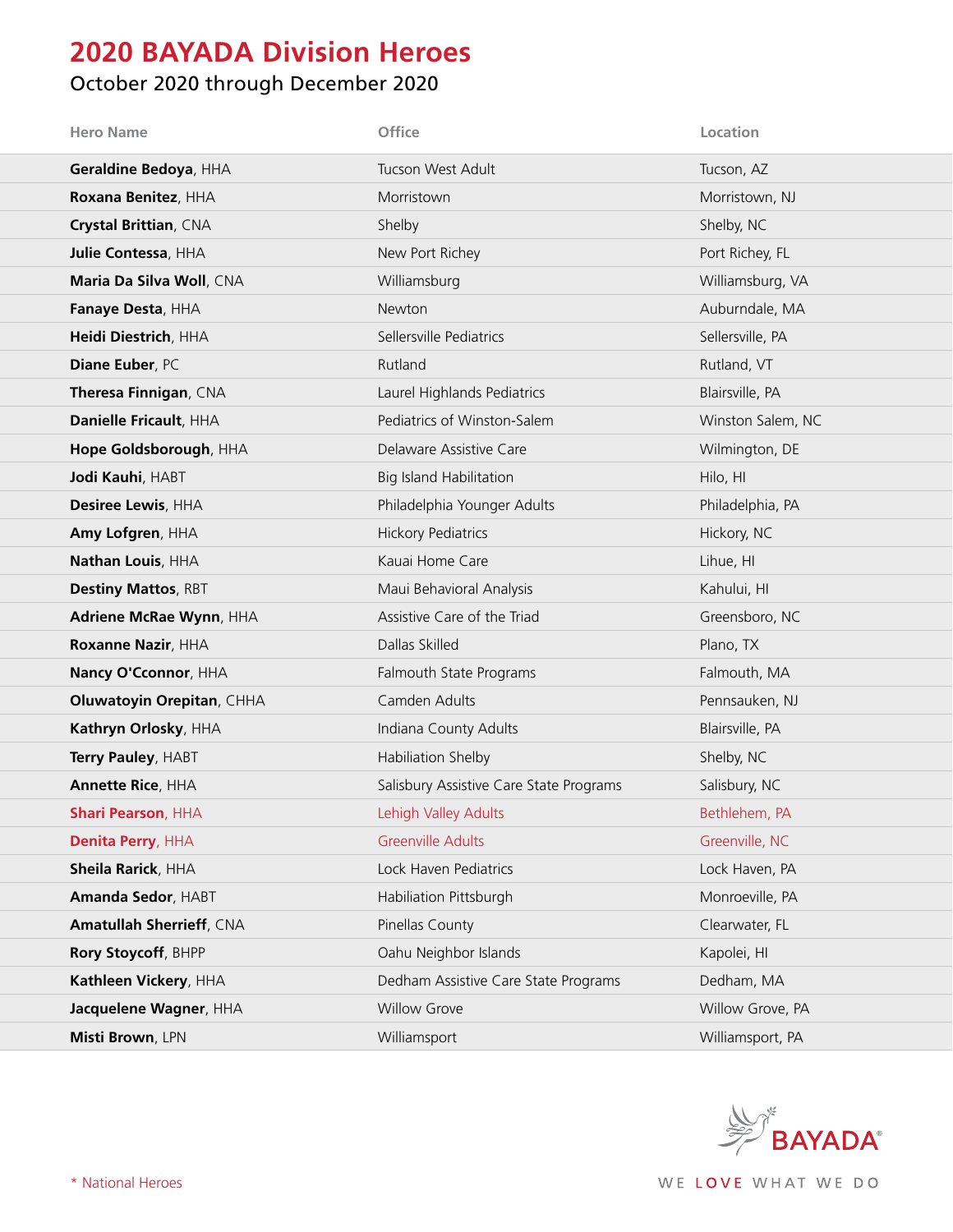| <b>Hero Name</b>            | Office                         | Location                |
|-----------------------------|--------------------------------|-------------------------|
| Heather Coder, LPN          | Greenville Pediatrics          | Greenville, NC          |
| Michelle Custer, LPN        | Orlando Adult Nursing          | Winter Park, FL         |
| DeRon Gibbs, LPN            | Lower Bucks Skilled            | Langhorne, PA           |
| Marcella Holman, LPN        | Delaware Nursing Adult         | Wilmington, DE          |
| <b>Chelsie McHenry, LPN</b> | Williamsport Adult             | Williamsport, PA        |
| Jennifer Mocci, LPN         | Mt. Laurel Pediatrics          | Mount Laurel, NJ        |
| Lori Moore, LPN             | Asheboro                       | Asheboro, NC            |
| Felix Oppong-Agyei, LPN     | Lawrenceville Pediatrics       | Lawrenceville, NJ       |
| Melissa Pennant, LPN        | Garden City Skilled            | Garden City, NY         |
| Belinda Pulaski, LPN        | Mercer County Adults           | Hamilton, NJ            |
| Danine Rios, LPN            | Tucson Skilled                 | Tucson, AZ              |
| Louis Santiago, LPN         | Delaware Pediatric North       | New Castle, DE          |
| Michael Smith, LPN          | Bloomsburg                     | Bloomsburg, PA          |
| Carol Staudenmayer, LPN     | <b>Willow Grove Pediatrics</b> | Willow Grove, PA        |
| <b>Jennifer Wall, LPN</b>   | <b>Hickory Pediatrics</b>      | Hickory, NC             |
| Kari Wertz, LPN             | Lancaster                      | Lancaster, PA           |
| Kimberly Allen, RN          | Dallas Skilled                 | Plano, TX               |
| Cynthia Arsenault, RN       | NJ Ocean County Hospice        | Toms River, NJ          |
| Susan Apollo, RN            | Minneapolis Adults             | Plymouth, MN            |
| Donna Davis, RN             | New York City                  | New York, NY            |
| <b>Brandi Endicott, RN</b>  | <b>Atlantic City</b>           | Egg Harbor Township, NJ |
| Susan Faggioli, RN          | Downingtown Pediatrics         | Downingtown, PA         |
| Amanda Gould, RN            | Gastonia                       | Gastonia, NC            |
| <b>Cassandra Hass, RN</b>   | Habilitation Pittsburgh        | Monroeville, PA         |
| Jennifer Joyner, RN         | Forsyth County Visits          | Winston Salem, NC       |
| Patricia Longworth, RN      | <b>Hickory Pediatrics</b>      | Hickory, NC             |
| Angela McCoy, RN            | Luzerne County Pediatrics      | Wilkes Barre, PA        |
| Brianna Meyer, RN           | Maui Visits                    | Wailuku, HI             |
| Leslie Nagy-Gotzy, RN       | Jamison Adult Nursing          | Jamison, PA             |
| Dana Noel, RN               | New Hampshire Skilled          | Manchester, NH          |
| Latisha Pappas, RN          | Gastonia Visits                | Gastonia, NC            |
| <b>Nicholas Rogan, RN</b>   | Millville Pediatrics           | Millville, NJ           |
| Lindsey Saylor, RN          | Tampa                          | Tampa, FL               |
| <b>Walter Sepulveda, RN</b> | Hickory Adult Skilled          | Hickory, NC             |
| <b>Allison Sheehan, RN</b>  | Philadelphia Visits            | Philadelphia, PA        |